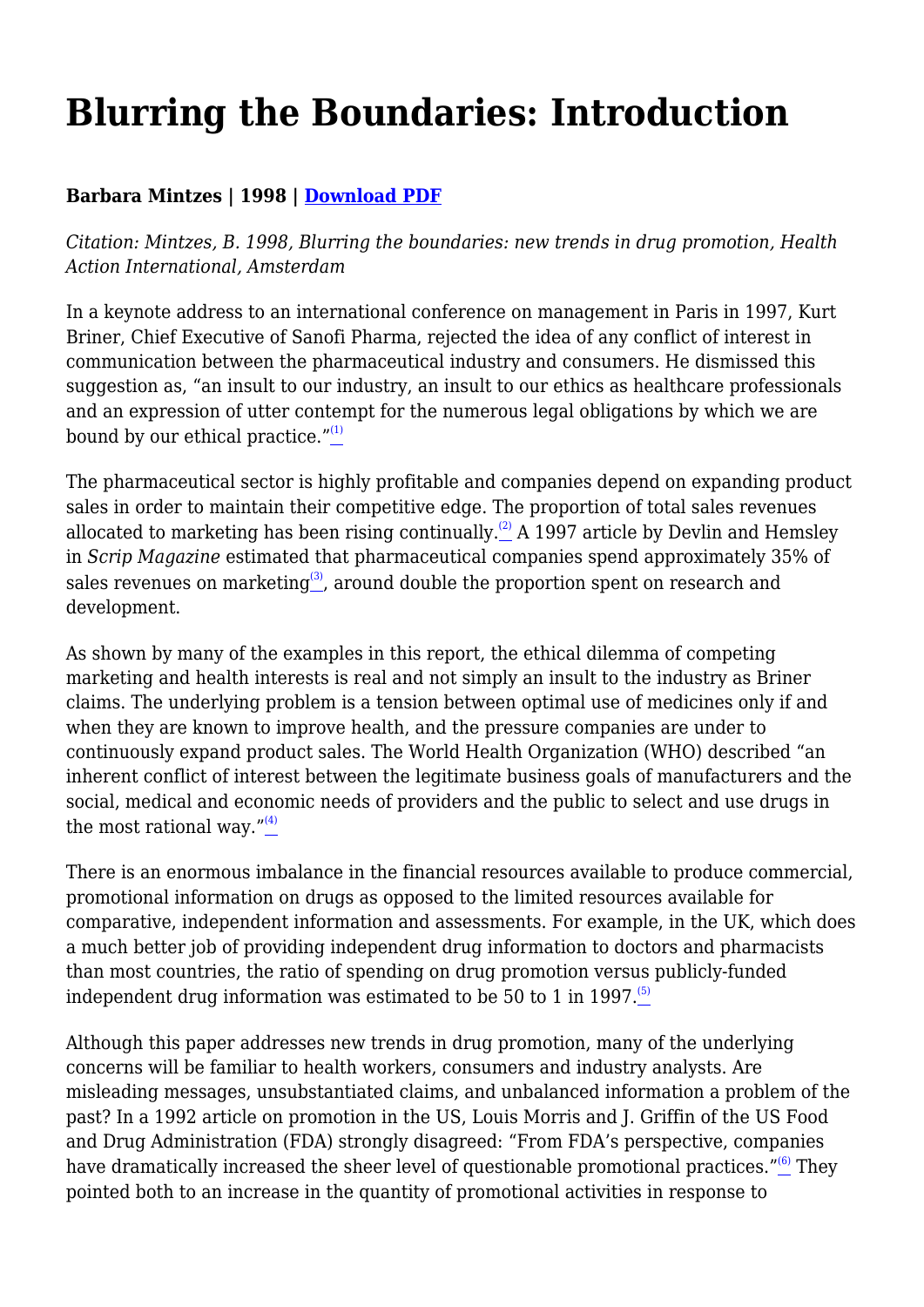increasing competitive pressures and to new sophisticated promotional techniques which bypass current regulatory controls.

Increasingly, promotional messages are aimed at the public as well as health professionals. In the US, unlike other industrialized countries, direct-to-consumer (DTC) promotion of prescription drugs is allowed. As reflected in the meeting at which Dr Briner spoke, other regulatory agencies are considering whether or not to follow the US model. At stake here is whether consumer health or commercial interests are to be given priority. The question is not whether consumers should obtain information about treatment options; the question is whether drug promotion–whose aim is to sell a product–can provide the type of information consumers need. Philip Brown, an industry analyst, says in an editorial on promotion to consumers in *Scrip Magazine* that: "It is not that companies are not to be trusted to tell the truth, rather I believe that they should not be put into a situation where the question even arises $\frac{n(7)}{2}$  $\frac{n(7)}{2}$  $\frac{n(7)}{2}$ 

WHO defines drug promotion as: "all informational and persuasive activities by manufacturers and distributors, the effect of which is to induce the prescription, supply, purchase and/or use of medicinal drugs." $^{(8)}$  $^{(8)}$  $^{(8)}$  By definition the aim of promotion is to stimulate product sales.

How should promotion be regulated if the guiding principle is the best possible use of medicines, only if and when they are needed, in the interest of individual and public health?

In a recent meeting on control of drug promotion on the Internet sponsored by the US FDA, Dr Juhana Heikkila, Director of WHO's Division of Drug Management and Policies, explained that two-thirds of the world's countries either have no laws to regulate pharmaceutical promotion or do not enforce the regulations they have.<sup>[\(9\)](file:///C:/Users/Dimity/HAI/HAI%20-%20Documenten/Website/HAI/www/old_www/old/pubs/blurring/blurring.intro.html#N_9_)</sup> Studies of doctors' prescribing in industrialized countries show that inappropriate prescribing, likely to lead to poorer health outcomes, is more frequent among doctors who rely more heavily on promotional information sources. $(10)$  In other words, even in the remaining one-third of countries with better drug regulation, the messages in promotional materials lead to poorer prescribing.

## **An international standard**

If national regulatory controls are inadequate can international guidelines ensure adequate standards for regulation of drug promotion? As one element in the implementation of its 1985 Revised Drug Strategy, WHO developed a set of *Ethical Criteria for Medicinal Drug Promotion.* These criteria were adopted by the 1988 World Health Assembly and were the result of a consensus discussion involving health workers, drug regulatory agencies, consumers and the industry.

The WHO *Ethical Criteria* state that promotion of prescription and over-the-counter drugs:

- should be consistent with national health policies
- should contain reliable claims, without misleading or unverifiable statements
- should contain no omissions which could lead to health risks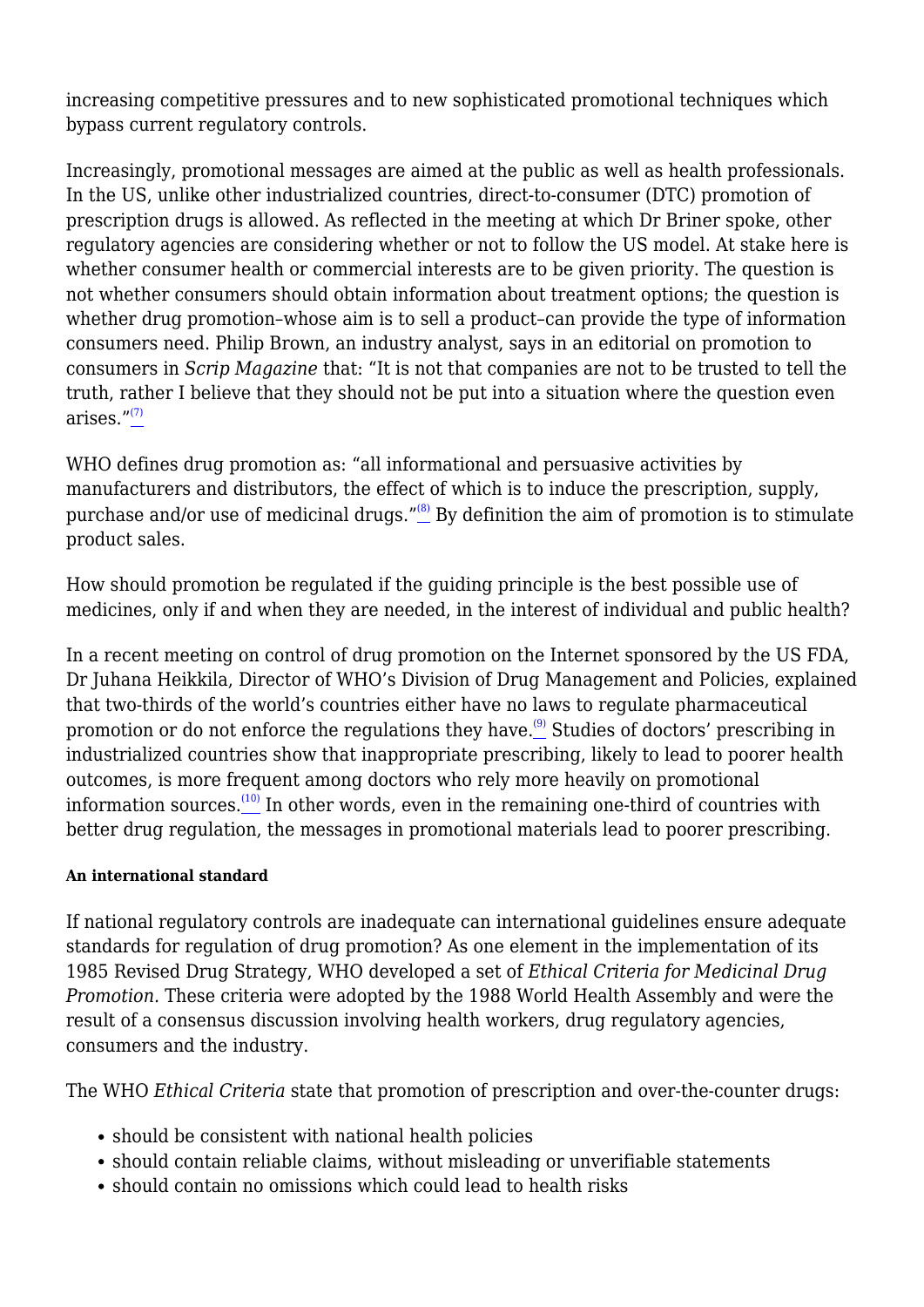should not be designed so as to disguise its real nature, for example as educational or scientific activities.

The *Ethical Criteria* also include general guidelines for advertisements to the medical profession and the public, conduct of sales representatives, free samples, symposia and scientific meetings, post-marketing studies, packaging and labeling, patient information and promotion of exported drugs.

Although some areas of drug promotion are inadequately covered by the *Ethical Criteria*, their guiding principle, to "support and encourage the improvement of health care through the rational use of drugs", remains a universally applicable standard. However, the *Ethical Criteria* are neither well-known nor well-used by regulators, health professionals, industry staff or the public. Joe Collier of the *Drugs & Therapeutics Bulletin* and Robin Fox of *The Lancet,* commented that*:* "Sad to say, these clear and straightforward criteria have been much neglected. $^{\prime\prime\,(11)}$  $^{\prime\prime\,(11)}$  $^{\prime\prime\,(11)}$ 

Collier and Fox were reporting on a meeting hosted by WHO and the Council for International Organizations of Medical Science (CIOMS) to explore ways to implement the *Ethical Criteria*. The meeting recommendations included monitoring, developing performance indicators, remedial measures if promotion is inadequately controlled, periodical review of the Criteria, a framework for national capacity building, and development and dissemination of educational materials on the *Ethical Criteria*. These recommendations remain valid today. Preliminary results of a multi-country study on the implementation of the *Ethical Criteria* reported in 1996 indicated, "very little awareness of the *Ethical Criteria*, national regulations or industry codes among doctors, pharmacists, health workers or industry sales representatives, as well as inadequate government regulation of all aspects of promotion, but especially sales representatives, symposia and post-marketing studies, weak monitoring, and a lack of sanctions.<sup>[\(12\)](file:///C:/Users/Dimity/HAI/HAI%20-%20Documenten/Website/HAI/www/old_www/old/pubs/blurring/blurring.intro.html#N_12_)</sup>

The other operating international standard is the International Federation of Pharmaceutical Manufacturers' Association (IFPMA) Code of Pharmaceutical Marketing Practices developed in 1981 and revised in 1994. It describes itself as defining "universally applicable baseline standards of marketing practice. $^{\prime\prime(13)}$  $^{\prime\prime(13)}$  $^{\prime\prime(13)}$  However, this voluntary industry self-regulatory code lacks any mechanisms for active monitoring, effective sanctions, or clear procedures to correct misleading information. Without enforcement, it remains "more show than substance," as Andrew Herxheimer, author of several studies of industry selfregulation, has commented. "The spirit of the code is usually disregarded…The same companies repeat their transgressions again and again."<sup>[\(14\)](file:///C:/Users/Dimity/HAI/HAI%20-%20Documenten/Website/HAI/www/old_www/old/pubs/blurring/blurring.intro.html#N_14_)</sup>

Although the IFPMA code states that it is a minimum global standard for drug promotion, both the 1981 and 1994 versions also allow for precedence of national laws and regulations: "In all matters of application, interpretation and enforcement…compliance with national laws, regulations and regulatory decisions and requirements will take precedence."<sup>[\(15\)](file:///C:/Users/Dimity/HAI/HAI%20-%20Documenten/Website/HAI/www/old_www/old/pubs/blurring/blurring.intro.html#N_15_)</sup> This can be a problem if national regulation is weak and drug uses have been approved without the scientific evidence to back them. [The Medical Lobby for Appropriate Marketing](http://www.camtech.net.au/malam) [\(MaLAM\)](http://www.camtech.net.au/malam), an international network of health professionals, questioned Organon in 1992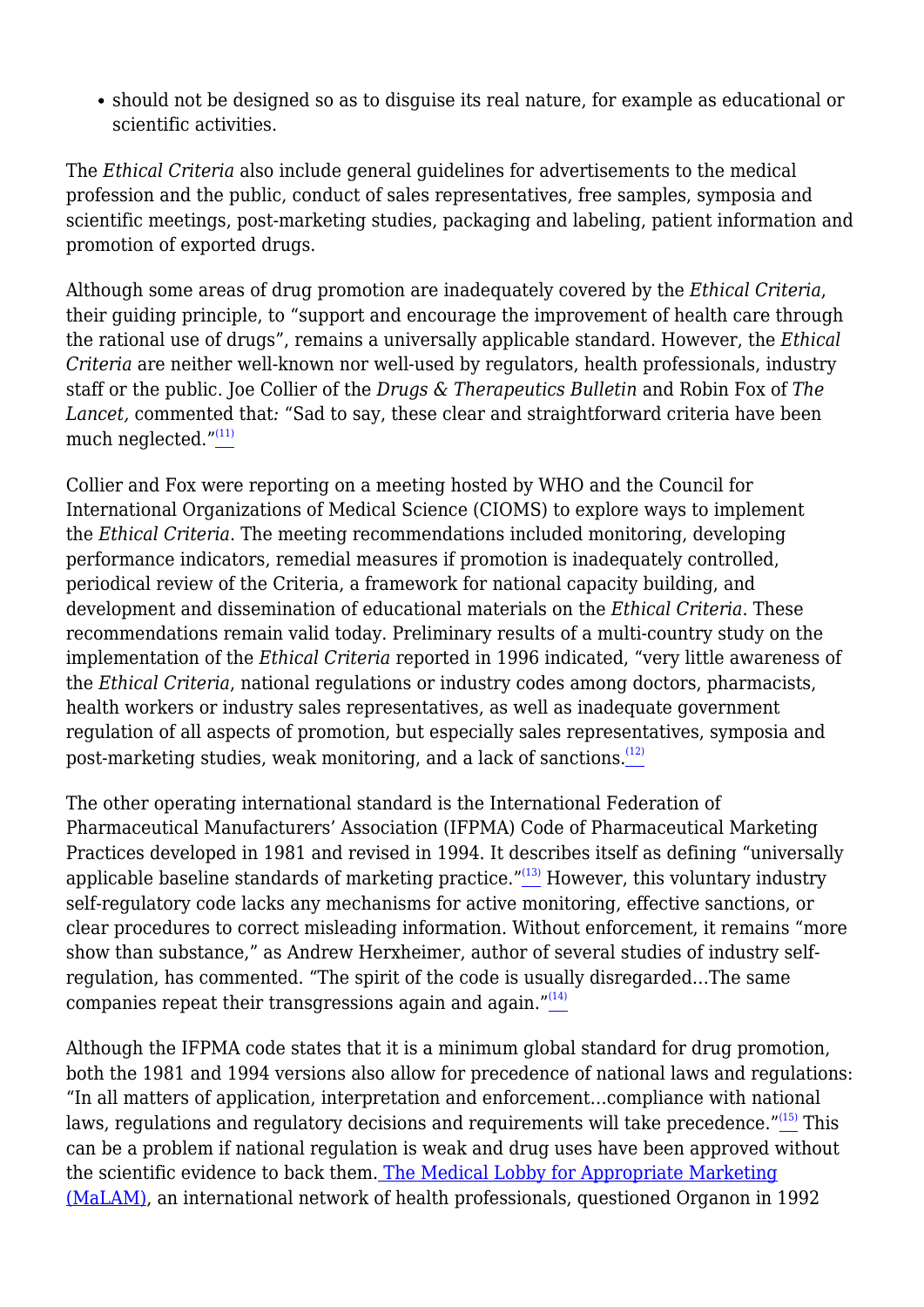about their marketing of adrenochrome for "prevention and treatment of surgical and nonsurgical capillary bleeding" in Bangladesh. Dr Vemer, Organon's Medical Director, sidestepped the problem of lack of scientific evidence because Bangladeshi health authorities had endorsed this use, stating that: "according to our interpretation of the IFPMA Code of Pharmaceutical Marketing Practices a company which has a pharmaceutical product evaluated and registered by an established regulatory authority can be considered as having provided adequate scientific evidence."<sup>[\(16\)](file:///C:/Users/Dimity/HAI/HAI%20-%20Documenten/Website/HAI/www/old_www/old/pubs/blurring/blurring.intro.html#N_16_)</sup> This defense remains permissible under the 1994 IFPMA code, in effect preventing the code from providing even a minimum standard for drug promotion where national regulations are weak.<sup> $(17)$ </sup>

National drug regulatory agencies are responsible for approval and licensing of drugs which are marketed within their country as well as other regulatory decisions, including approval of the information which accompanies drugs and governs their use. Multinational companies market their drugs in many countries and must therefore make many separate applications for marketing licenses for each product. At the same time, national drug regulatory agencies are often swamped with drug applications. The International Conference on Harmonization of Technical Requirements for Registration of Pharmaceuticals for Human Use (ICH) was set up in 1989 by European, Japanese and US regulatory agencies and the international research-based industry in order to harmonize this process and develop mutually recognized registration procedures for drugs.

Could international harmonization of drug regulation ensure better control of promotion? In theory, yes, if health were to become a central focus, but thus far the ICH has paid far more attention to rapid international registration. This is reflected in the emphasis of the press statement released after the second major ICH conference, "ICH is developing consensus on a series of guidelines which will permit more rapid international registration of new drugs and biologicals whilst continuing regulatory obligations to protect public health." $\frac{18}{18}$ 

Rapid registration of new drugs will not necessarily lead to better health outcomes. Catherine Hodgkin of Health Action International (HAI-Europe) points out that: "Of the 47 new chemical entities approved in the world in 1994, only two were thought to be important therapeutic advances over existing therapy." $(19)$  Promotion has not been highlighted as a priority for international harmonization. One of the problems is who has been left out of the decision-making process and priority-setting for international harmonization of drug regulation: consumers, health professionals, regulators from developing countries and transitional economies, domestic industry from these regions and generic manufacturers. It is no wonder that rapid registration of new drugs is taking precedence over a broader public health perspective.

A global trend towards trade liberalization and encouragement of open markets, together with inadequate national regulatory controls, has led some countries to quickly register many new pharmaceutical products. For example, in 1994 Poland registered 334 new drugs, an average of almost one a day. Dr Chrusciel, Chair of Pharmacotherapy for the Polish Physicians' Chamber, judged that about 40 of these drugs improved the range of therapy available.<sup>[\(20\)](file:///C:/Users/Dimity/HAI/HAI%20-%20Documenten/Website/HAI/www/old_www/old/pubs/blurring/blurring.intro.html#N_20_)</sup> In Pakistan, an estimated 3,540 new drugs were registered between May 1, 1994 and February 29, 1996, based on official figures, or almost eight new drugs per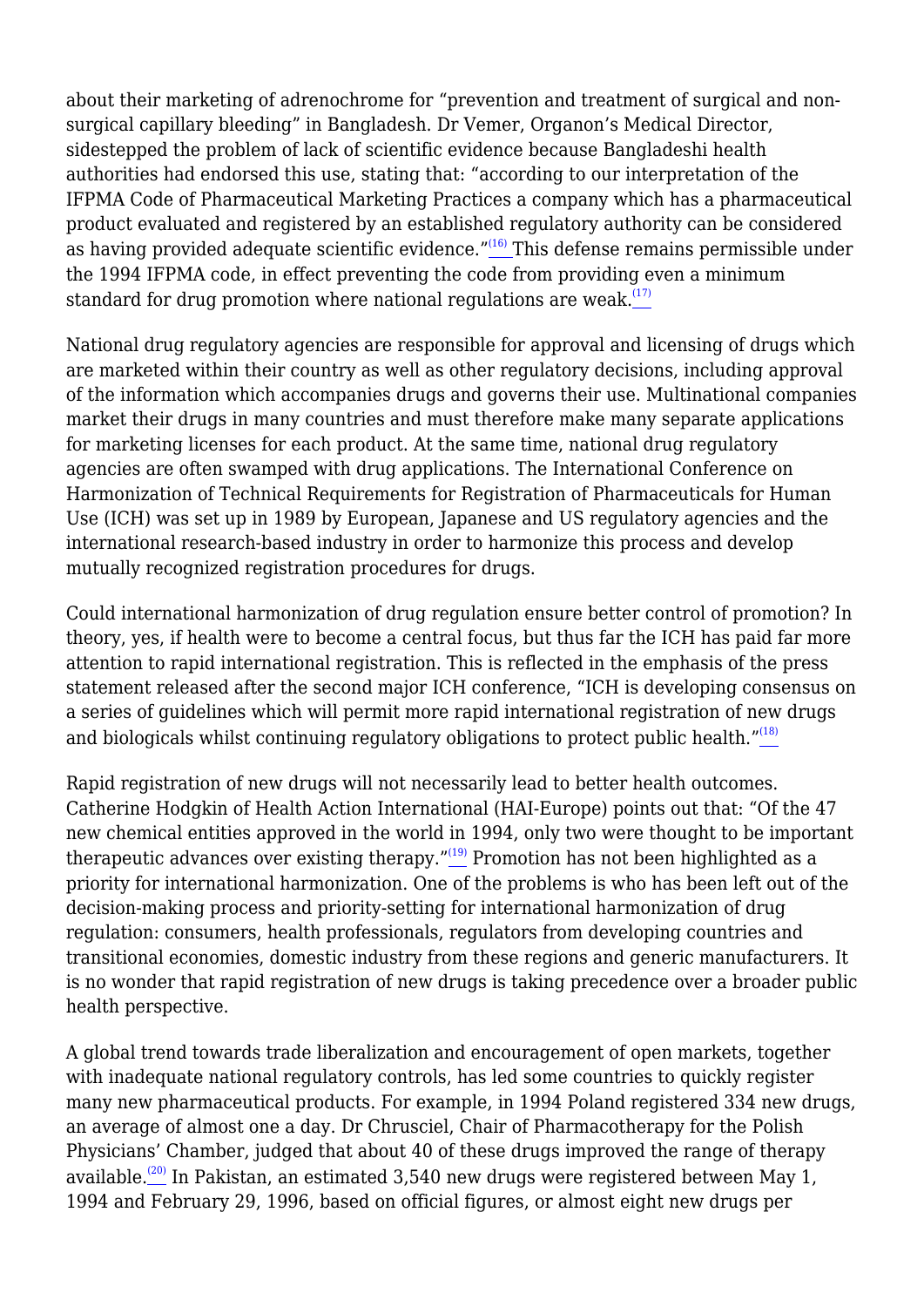working day. $(21)$  Roberto López, coordinator of the Latin American network o[f Acción](http://ekeko2.rcp.net.pe/AIS-LAC/) [Internacional para la Salud i](http://ekeko2.rcp.net.pe/AIS-LAC/)n Peru, notes that "if developing countries, with an 'open market' policy register as many products as the industry wants, it is going to be impossible to screen the corresponding promotional activities. At present, even the United States does not have the capacity to adequately control promotion of the products on its market." $(22)$ 

Successful regulation with effective monitoring and enforcement is expensive. The resources may not be available to developing countries; and industrialized countries facing fiscal restraints are unlikely to increase spending to ensure effective monitoring and enforcement. For example, in 1997, within a national governmental fiscal restraint programme, Canada's drug regulatory agency delegated control of OTC promotion to a private organization representing the advertising industry. $(23)$ 

The problem is compounded both by a lack of public awareness of the extent to which health care is being transformed by commercial interests, and by new and emerging strategies for drug promotion which lie outside of the scope of existing regulations. "Regulation will always lag behind the ingenuity of the advertising executives,  $\frac{1}{2}$  comments Larry Sasich of the [US Public Citizen Health Research Group](http://www.citizen.org).

Many new trends in drug promotion reflect the industry's success in finding loopholes in existing regulations to control drug promotion. A 1990 article by Morris and Banks, US FDA officials, listed five main techniques companies use to get around US FDA regulations, which they call "the five advertising end-runs":

1) use of industry-sponsored scientific and educational activities;

2) basing claims for products on inadequate scientific evidence, for example open-label studies are used to support efficacy claims;

3) use of press releases and materials produced by public relations firms;

4) direct-to-consumer advertising

5) asking the FDA to preapprove promotion but then changing the promotional material that is disseminated to the medical profession or the public. $(25)$ 

Morris and Banks' article is unusual in that it provides a glimpse of a regulatory agency's frustration over company strategies commonly used to bypass controls. These are but some of the many large gaps in the regulation of drug promotion within national borders and beyond. Some have become apparent because of the recent flourishing of unregulated promotion in new media such as the Internet. Others are longstanding problem areas.

This paper will examine promotion targeting five main audiences:

- consumers
- prescribers
- pharmacists and drug sellers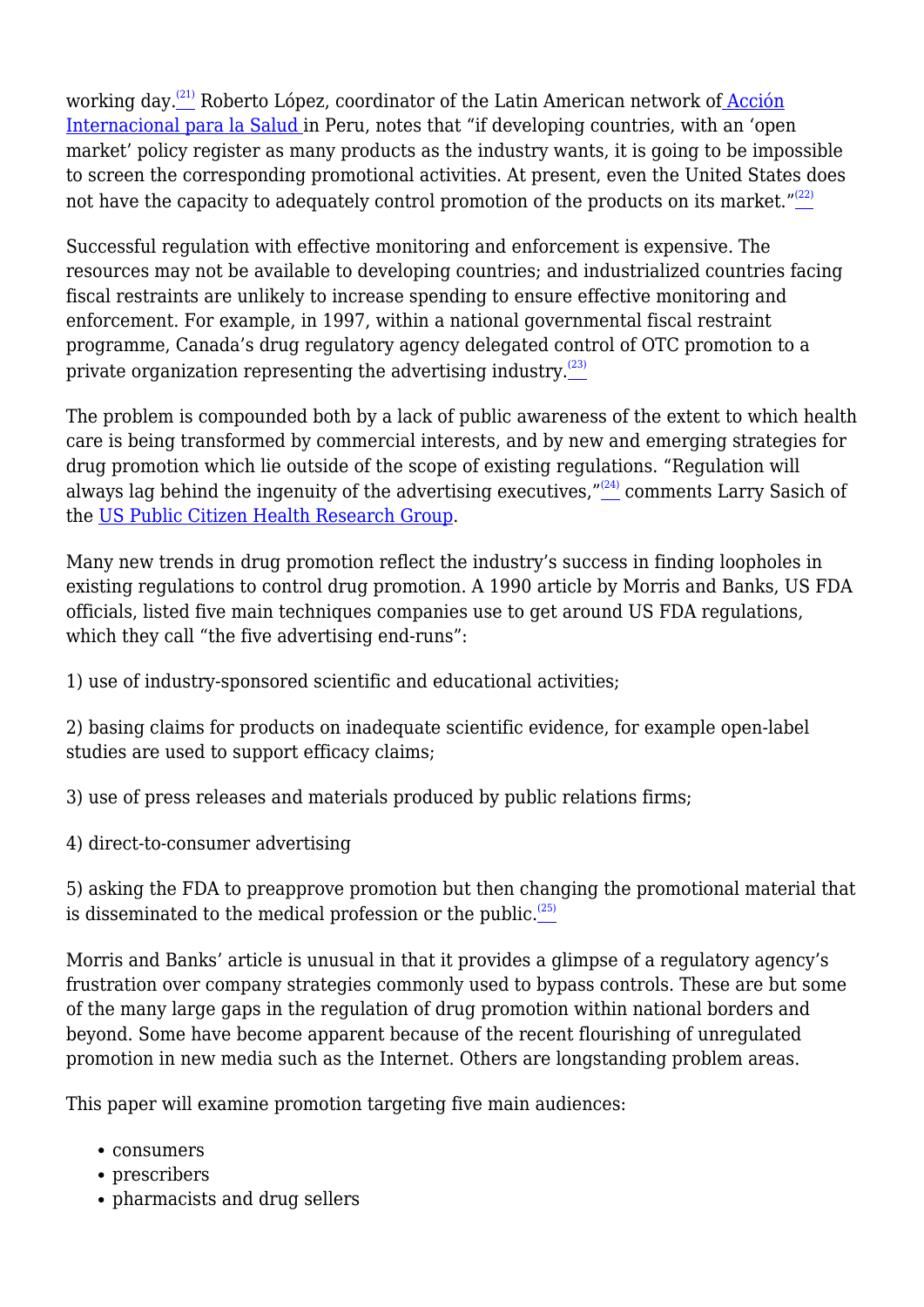- health care providers
- and researchers.

The theme of many of these examples is a deliberate blurring of boundaries between promotion and education on the one hand and the public and private sector on the other. With shrinking public budgets for health and social services, a new climate of "partnership" with industry has emerged without a great deal of examination of what these partnerships may mean. What are the implications for consumer health, access to appropriate health services, and the information on which treatment choices are based? What sort of measures are needed to prevent conflict of interest? Finally, as discussed in the conclusion to this paper, how can both new and traditional forms of drug promotion be effectively controlled in the interests of public health and consumer rights?

## **Chapter References**

(1) Brown P. Talking to patients – a dangerous road for industry. Scrip Magazine. July/August 1997:3-4.

(2) Morris LA, Griffin JP. The evolving role of FDA in prescription drug promotion. Journal of Drug Issues 1992; 22(2):245-256.

(3) Devlin J, Hemsley P. Management views on industry issues, pressures and consultants. Scrip Magazine*.* 1997 June:17.

(4) World Health Organization. Clinical Pharmacological Evaluation in Drug Control. EUR/ICP/DSE 173, Copenhagen, WHO, 1993.

(5) Davis P. Managing medicines: public policy and therapeutic drugs. Open University Press, Buckingham,1997:71.

(6) Morris LA, Griffin JP. 1992, op cit:251.

(7) Brown P. 1997, op cit:3-4.

(8) World Health Organization. Ethical criteria for medicinal drug promotion. Geneva, 1988:5.

(9) Rhein RW. Law enforcement and the Internet superhighwaymen. Scrip Magazine. 1996. Dec:18-22

(10) Lexchin J. Consequences of direct-to-consumer advertising of prescription drugs. Canadian Family Physician 1997 April;43:594-596.

(11) Collier J, Fox R. WHO seeks ways to improve control of drug promotion. The Lancet. 1993;341:1017.

(12) Health Action International. Drug policy at the 49th World Health Assembly*.* [briefing